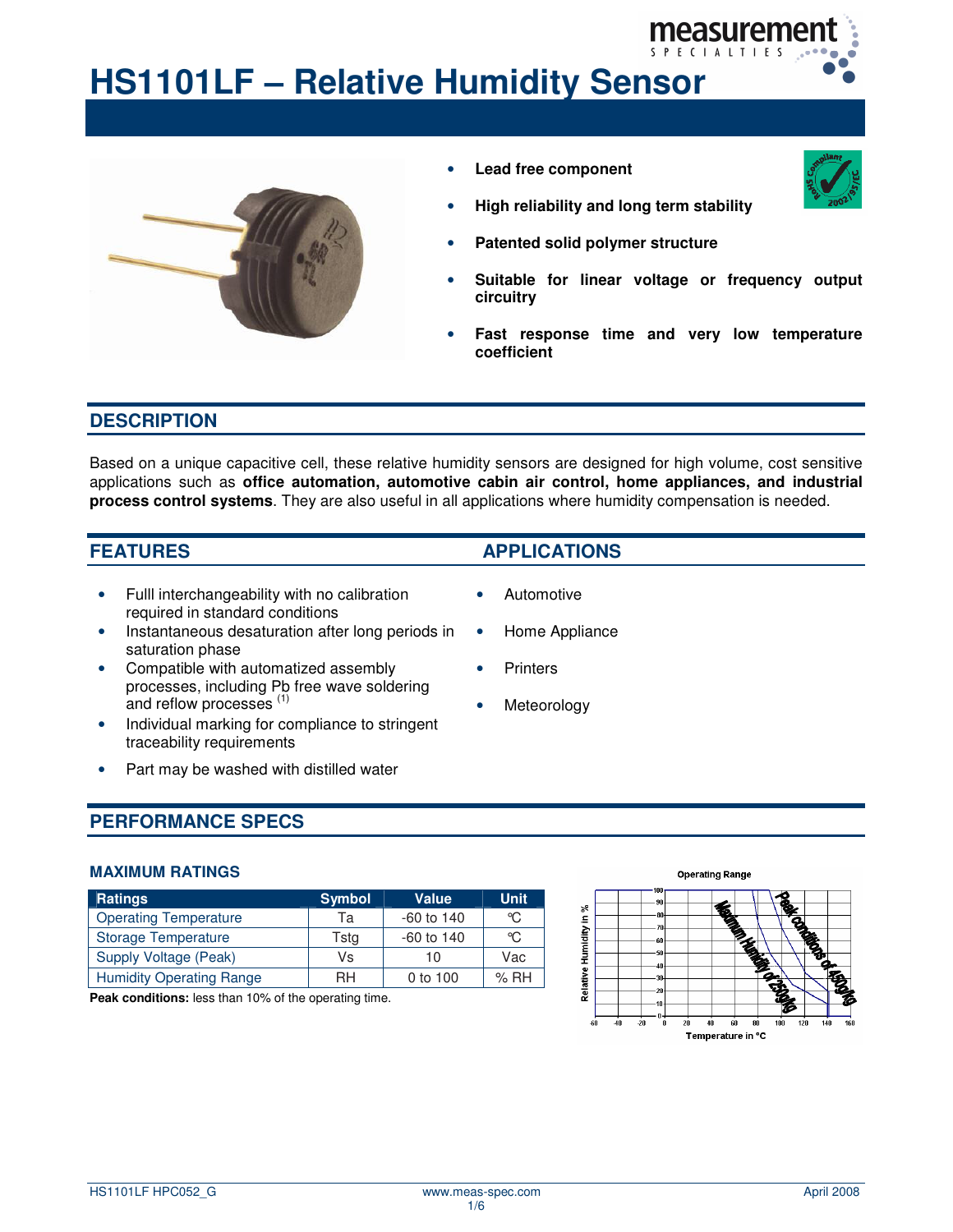

#### **ELECTRICAL CHARACTERISTICS OF HUMIDITY SENSOR**

(Ta=25°C, measurement frequency @10kHz / 1V unless otherwise noted)

| <b>Characteristics</b>                                     | <b>Symbol</b>   | <b>Min</b> | <b>Typ</b> | <b>Max</b> | <b>Unit</b> |
|------------------------------------------------------------|-----------------|------------|------------|------------|-------------|
| <b>Humidity Measuring Range</b>                            | RH              |            |            | 99         | %RH         |
| <b>Supply Voltage</b>                                      | Vs              |            |            | 10         | ν           |
| Nominal capacitance @55%RH <sup>(1)</sup>                  | C               | 177        | 180        | 183        | рF          |
| Temperature coefficient                                    | $T_{cc}$        |            |            | 0.01       | pF/°C       |
| Average Sensitivity from 33% to 75%RH                      | $\Delta C$ /%RH |            | 0.31       |            | pF/%RH      |
| Leakage Current (Vcc=5V)                                   |                 |            |            |            | nA          |
| Recovery time after 150 hours of condensation              | tr              |            | 10         |            | s           |
| <b>Humidity Hysteresis</b>                                 |                 |            |            | $+/-1$     | %RH         |
| Long term stability                                        |                 |            | $+/-0.5$   |            | %RH/yr      |
| Time Constant (at 63% of signal, still air) 33%RH to 80%RH | ta              |            | 3          | 5          | s           |
| Deviation to typical response curve (10% RH to 90%RH)      |                 |            | $+/-2$     |            | %RH         |
| Tighter specification available on request<br>(1)          |                 |            |            |            |             |

# **TYPICAL PERFORMANCE CURVES**

#### **POLYNOMIAL RESPONSE OF HS1101LF**

**C (pF)=C@55 %\*( 3.903 10 -8 \*RH 3 -8.294 10 -6 \*RH 2 +2.188 10 -3 \*RH+0.898)**

#### **TYPICAL RESPONSE LOOK-UP TABLE (POLYNOMIAL REFERENCE CURVE) @ 10KHZ / 1V**

| <b>RH (%)</b> | $\mathbf{0}$ | 5 <sub>1</sub> | 10    | 15    | 20    | 25    | 30    | 35    | 40   | 45    | 50    |
|---------------|--------------|----------------|-------|-------|-------|-------|-------|-------|------|-------|-------|
| Cp(pF)        | 161.6        | 163.6          | 165.4 | 167.2 | 169.0 | 170.7 | 172.3 | 173.9 | 75.5 | 177.0 | 178.5 |
|               |              |                |       |       |       |       |       |       |      |       |       |
| <b>RH (%)</b> | 55           | 60             | 65    | 70    | 75    | 80    | 85    | 90    | 95   | 100   |       |

#### **REVERSE POLYNOMIAL RESPONSE OF HS1101LF**

**RH** (%) = -3.4656 10<sup>+3</sup>\*X<sup>3</sup>+1.0732 10<sup>+4</sup>\*X<sup>2</sup>-1.0457 10<sup>+4</sup>\*X+3.2459 10<sup>+3</sup>) *With X=C(read) / C@55%RH*

# **MEASUREMENT FREQUENCY INFLUENCE**

In this data sheet, all capacitance measurements are done @ 10 kHz / 1Volt. However, the sensor can operate without restriction from 5 kHz to 300 kHz.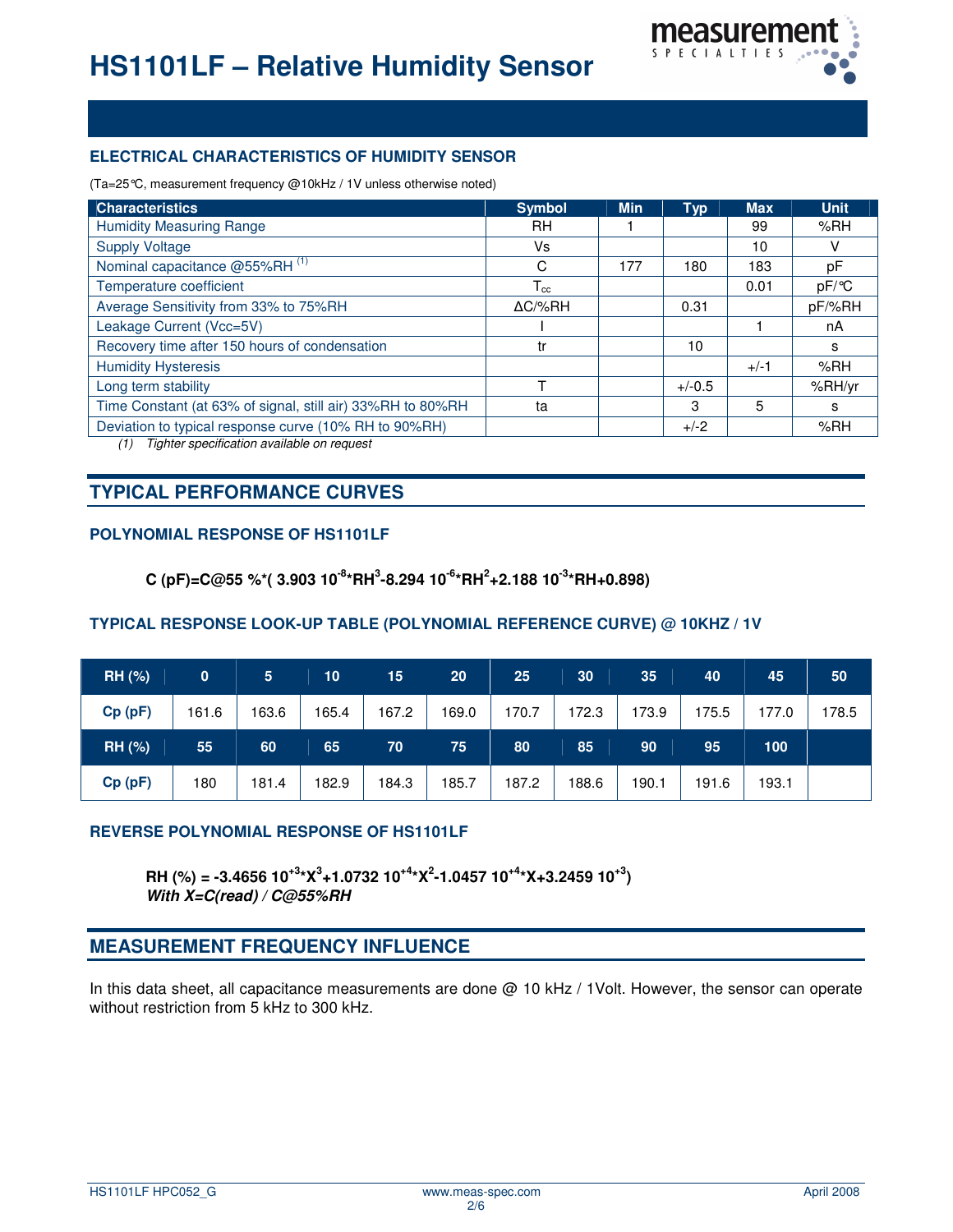

# **POLARISATION**

In order to get a better reproducibility during measurements, always connect the case of the header (pin 2) to the ground of the circuit. The case of the header is located on the opposite side of the tab.

### **SOLDERING INSTRUCTIONS**

We recommend taking specific attention to soldering conditions to get the best performance of MEAS-France/Humirel sensors. See Application Note. To get it, please contact: humirel.application@meas-spec.com.

# **PROPORTIONAL VOLTAGE OUTPUT CIRCUIT**

#### **BLOCK DIAGRAM**



# **FREQUENCY OUTPUT CIRCUIT**

#### **CIRCUIT**



**Note: R22=499k / R4=49.9k / R1=1 k / RV1=50 k potentiometer / C1=10nF / C2=2.2nF / C3=100nF**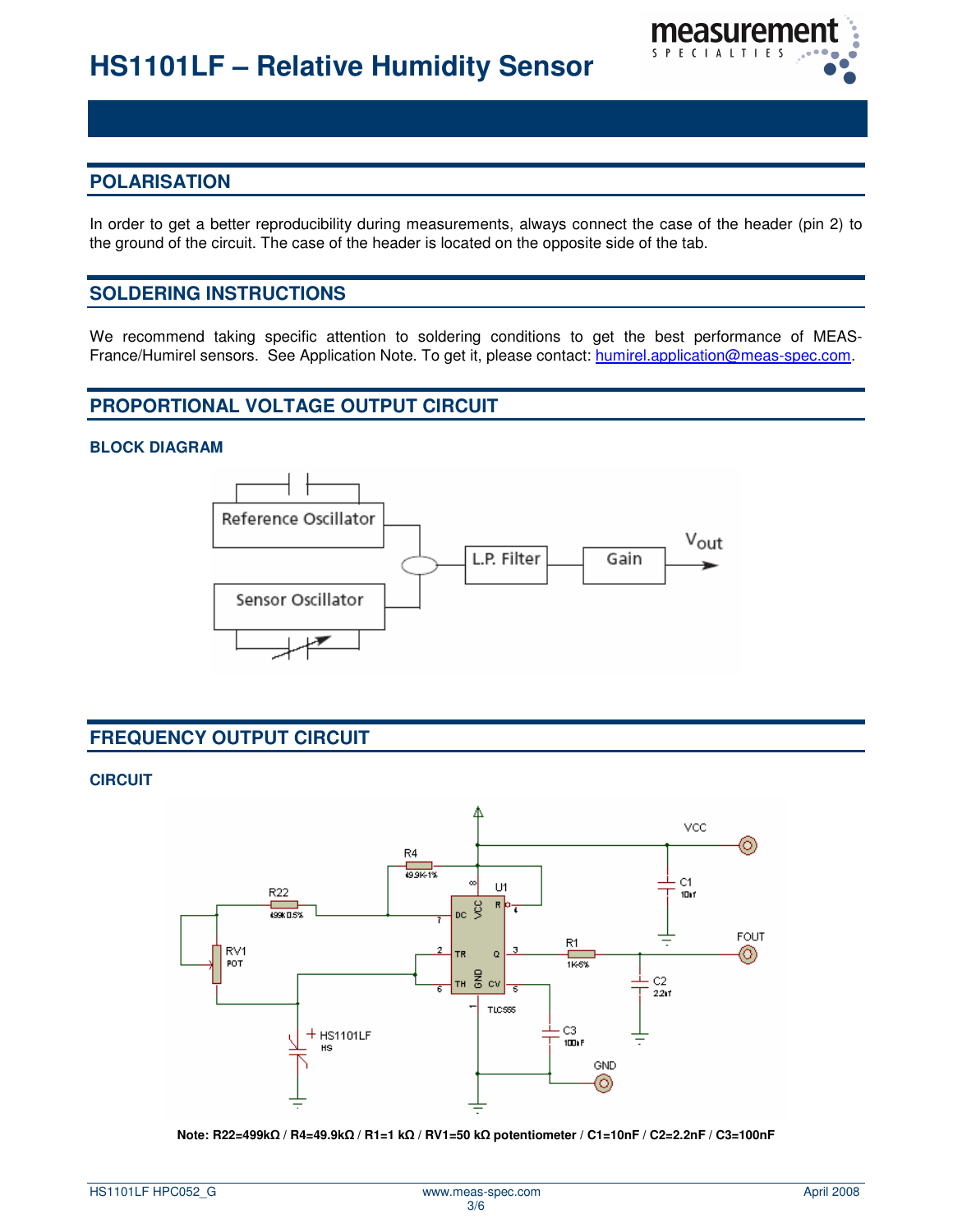

This circuit is the typical astable design for 555. The HS1101LF, used as variable capacitor, is connected to the TRIG and THRES pin. Pin 7 is used as a short circuit pin for resistor R4.

The HS1101LF equivalent capacitor is charged through R22 and R4 to the threshold voltage (approximately 0.67Vcc) and discharged through R22 only to the trigger level (approximately 0.33Vcc) since R4 is shorten to ground by pin 7.

Since the charge and discharge of the sensor run through different resistors, R22 and R4, the duty cycle is determined by:

- **thigh = C@%RH\*(R22+R4)\*ln2**
- **tlow= C@%RH\*R22\*ln2**
- **F = 1/(thigh+tlow) = 1/(C@%RH\*(R4+2\*R22)\*ln2)**
- **Output duty cycle = thigh\*F = R22/(R4+2\*R22)**

To provide an output duty cycle close to 50%, R4 should be very low compared to R22 but never under a minimum value. Resistor R3 is a short circuit protection. 555 must be a CMOS version.

#### **TYPICAL RESPONSE LOOK-UP TABLE**

| RH (%)        | 0    | 5    | 10   | 15   | 20   | 25   | 30   | 35   | 40   | 45   | 50   |
|---------------|------|------|------|------|------|------|------|------|------|------|------|
| Fout (Hz)     |      |      | 7155 | 7080 | 7010 | 6945 | 6880 | 6820 | 6760 | 6705 | 6650 |
| <b>RH (%)</b> | 55   | 60   | 65   | 70   | 75   | 80   | 85   | 90   | 95   | 100  |      |
| Fout (Hz)     | 6600 | 6550 | 6500 | 6450 | 6400 | 6355 | 6305 | 6260 | 6210 |      |      |

# **MEASUREMENT ERROR VS STRAY CAPACITANCE**



- Special attention is required in order to minimize stray capacitance in the layout. The added capacitance will act as a parallel capacitance with the sensor and create a measurement error.
- A careful coating of PCB and components must be implemented to prevent unexpected deviations of Fout in high humidity conditions.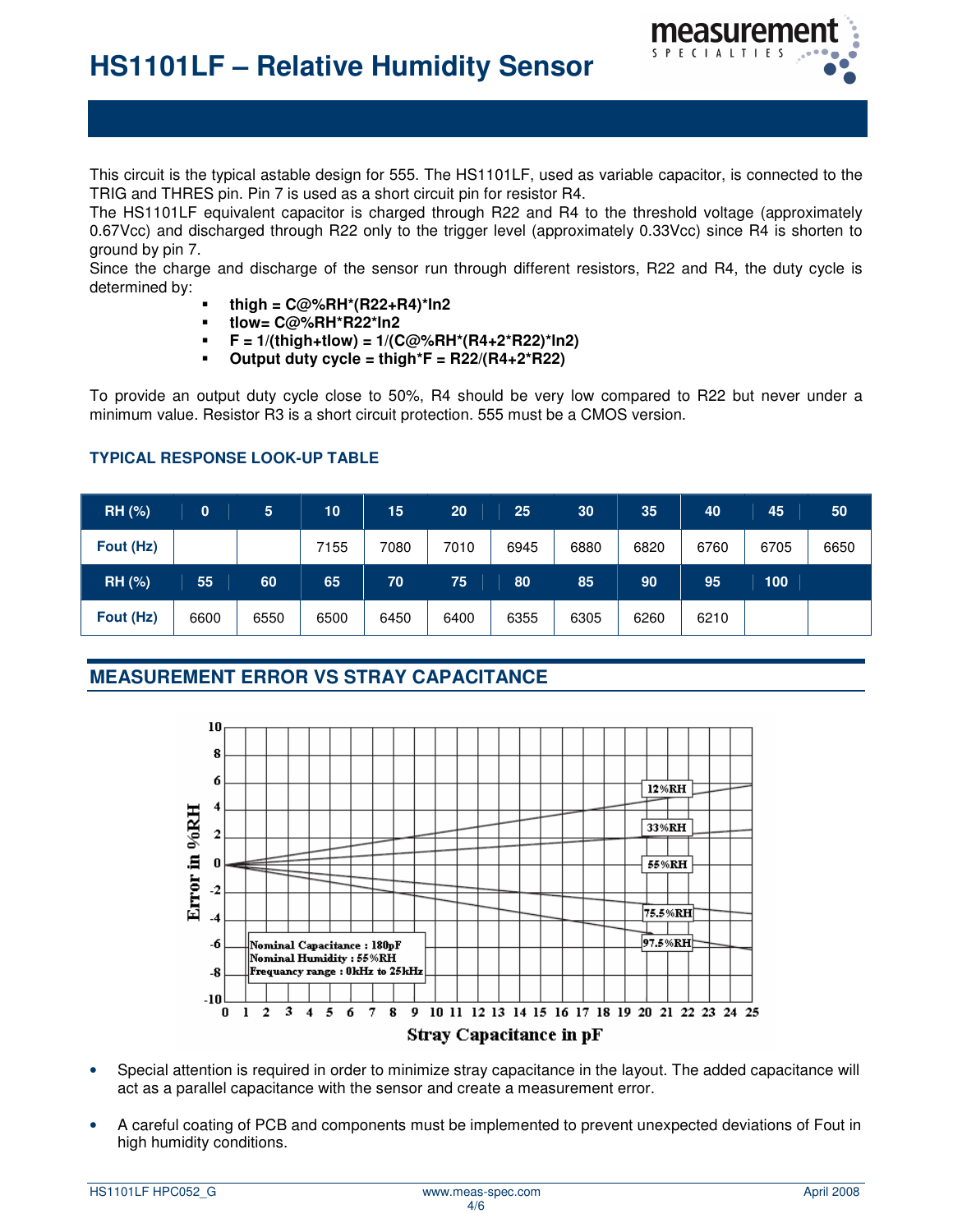

# **QUALIFICATION PROCESS**

#### **HS1101LF sensors have been qualified through a complete qualification process taking in account many of the requirements of the JEDEC standard including:**

- Solder heat and solderability including lead free process
- Ph free wave soldering and reflow soldering process( $260^{\circ}$ C) + DI water clean at 45 $^{\circ}$ C
- **Mechanical shock JESD-22-B104-A**
- Vibration Variable frequency(20 to 2000Hz) JESD-22-B103-A
- **Marking permanency**<br>**ESD** Electrostatic Div
- ESD Electrostatic Discharge –Air Gun +-15kV(IEC 1000)
- **Salt Atmosphere JESD22-A107-A**
- Temperature Cycling  $40^{\circ}C / +125^{\circ}C$
- High Temperature / Humidity Operating Life 93%RH / 60 °C for 1000 hours
- Low Humidity storage life RH < 10%/23 °C for 1000 hours
- **Resistance to immersion in water at ambient temperature and 80 °C**
- High temperature storage 140 °C for 168 hours
- Resistance to many chemicals linked to home appliances/automotive or consumer applications

### **PACKAGE OUTLINE**



| <b>Dim</b> | $Min$ (mm) | Max (mm) |  |  |  |
|------------|------------|----------|--|--|--|
| A          | 9.70       | 10.20    |  |  |  |
| в          | 5.70       | 6.20     |  |  |  |
| C          | 0.40       | 0.60     |  |  |  |
| D          | 12.00      | 14.00    |  |  |  |
| Е          | 0.40       | 0.50     |  |  |  |
| G          | $45°$ BCS  |          |  |  |  |
| н          | 0.70       | 1.10     |  |  |  |
| J          | 0.70       | 0.90     |  |  |  |
| K          | 4.83       | 5.33     |  |  |  |